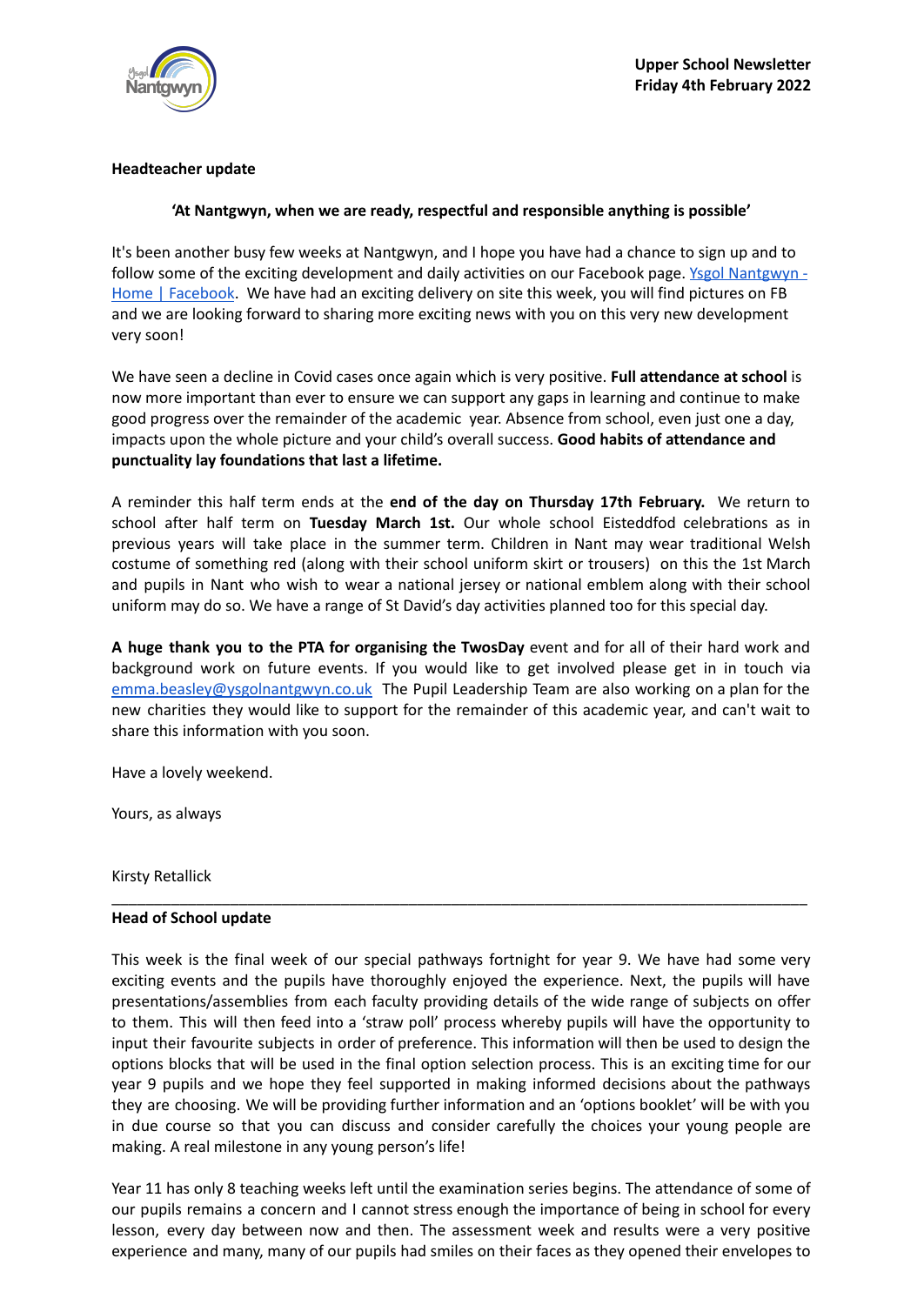reveal the results inside; however a few of our pupils did not feel their results reflected their true potential and I would urge those pupils to find their resilience and work with us in order to rectify this and to ensure they walk away with a happy feeling in August; opening doors to a range of different post-16 pathways. It is not too late to make a difference and to turn their future around if they want to! You've got this and we've got you! If you need any support for your child or for you as a family over the coming week, you must ask. Talk to us if you need anything at all - we are here for you and for your child. We will not be held to account for any Performance Measures this year. All we are concerned about is getting each learner a suite of qualifications that opens doors for them and is equal to their ability and potential. This is not about numbers, this is about individual pupils and their futures. We will do everything and anything possible to get our young people what they need for their next steps, without exception. Please let us know if we can help in any way.

### **Post 16 pathways**

We recently wrote to all our year 11 pupils and parents with information about their pathways for next year. We included information from a range of further education partners. If you have not received this letter and information, please let us know via the usual email address included below.

### **Treorchy Comprehensive Yr 11 Options Evening**

Year 11 pupils, if you are looking to apply to Treorchy 6th Form for September, they have their Options Evening on Thursday February 10 4:15pm - 6:30pm.

If you would like further information, visit: [www.treorchycomp.org.uk](http://www.treorchycomp.org.uk) or Twitter @TCSYEAR12AND13

### **Upper school top 10**

Congratulations to all pupils nominated this week, staff have been full of praise for how hard these pupils have worked and how much effort they are putting in. Some have made massive improvements since the start of the new term. Well done all.

Lewis W - yr 10 Katie Y - yr 10 Ben J - yr 10 Ellie M-K - yr 10 Oliver R - yr 10 Courtney L - yr 10 Oshia O' - yr 10 Teigan K - yr 11 Zak G - yr 9 Cameron H - yr 11

## **Further Update**

Sadly, since the beginning of term we have had a very small number of pupils in Nant who have failed to use our new and refurbished toilets with the respect and maturity they deserve. This has resulted in us having to increase cleaning and expenditure as well as locking certain toilets at key points of the day when damage occurs to repair and /or clean (other facilities will always be available). We have on occasion found children eating and sitting on toilet floors, which is not hygienic; there is no need for this as there is ample seating available in various locations. The expenditure on additional repairs and cleaning is being redirected from other school resources that should be spent on pupil learning and resources. Pupils who are caught damaging property will have individual consequences which may include payment for damage. We are formally considering how to increase supervision in these areas, which may include extending CCTV in outer areas. I would be grateful if you could discuss this with your child at an appropriate time. I am sorry I have had to share this message but the decisions and actions of a small group are having a negative impact upon everyone.

#### **St David's Day**

We are delighted to be able to share our St Davis' plans as follows: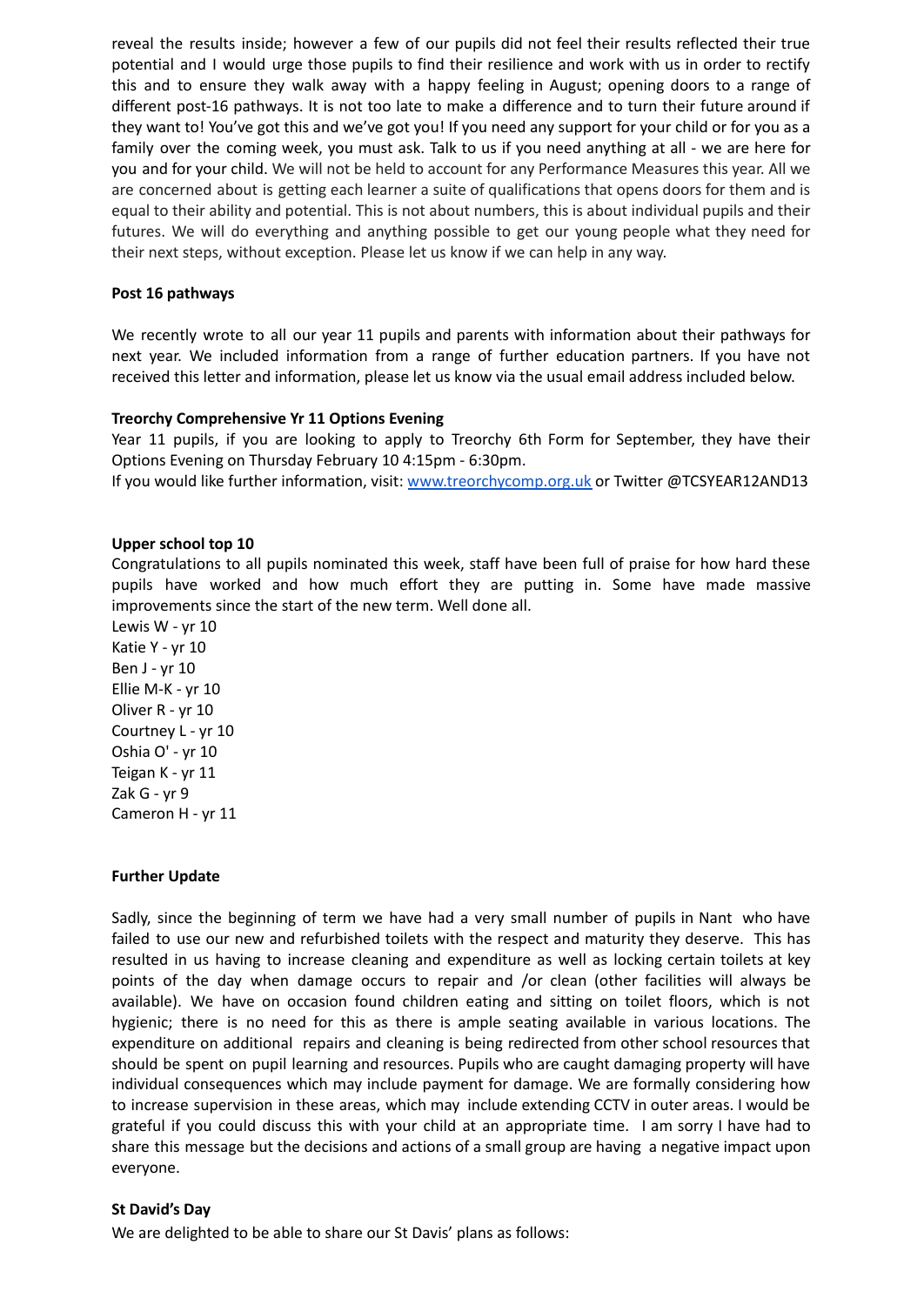There will be a St David's day assembly and quiz in form time led by Miss Morse and Mrs Thomas. Languages lessons this week will include St David's day activities. Pupils are encouraged to enter our pupil competition (what Wales means to me project- details below.) Entries should be submitted by Feb 28th to [stdavidsday@ysgolnantgwyn.co.uk.](mailto:stdavidsday@ysgolnantgwyn.co.uk) Winners will be announced on social media on 1st March. We look forward to seeing all your entries.

# **What Wales means to me Competition:**

For this competition we want you to create something that shows what Wales means to you. This could be in the form of a poem or a song, you could bake a cake or make a model! In the past, pupils have been very creative with this. If you have brothers or sisters that come to Ysgol Nantgwyn, you can work together and submit a joint entry! There will be one winner from each year group, winners will be announced on March 1st on our school facebook page, and prizes will be given out by your class teacher or your form teacher. You'll need to send a photo of your entry to [stdavidsday@ysgolnantgwyn.co.uk](mailto:stdavidsday@ysgolnantgwyn.co.uk) by 12pm on Monday February 28th. Pob lwc!

## **Attendance**

Congratulations to each of the pupils in the table below that have achieved 100% attendance for this week. We have also launched one of our attendance initiatives where pupils receive a certificate via Parentmail for 100% attendance each week - try and collect them all!

\_\_\_\_\_\_\_\_\_\_\_\_\_\_\_\_\_\_\_\_\_\_\_\_\_\_\_\_\_\_\_\_\_\_\_\_\_\_\_\_\_\_\_\_\_\_\_\_\_\_\_\_\_\_\_\_\_\_\_\_\_\_\_\_\_\_\_\_\_\_\_\_\_\_\_\_\_\_\_\_\_\_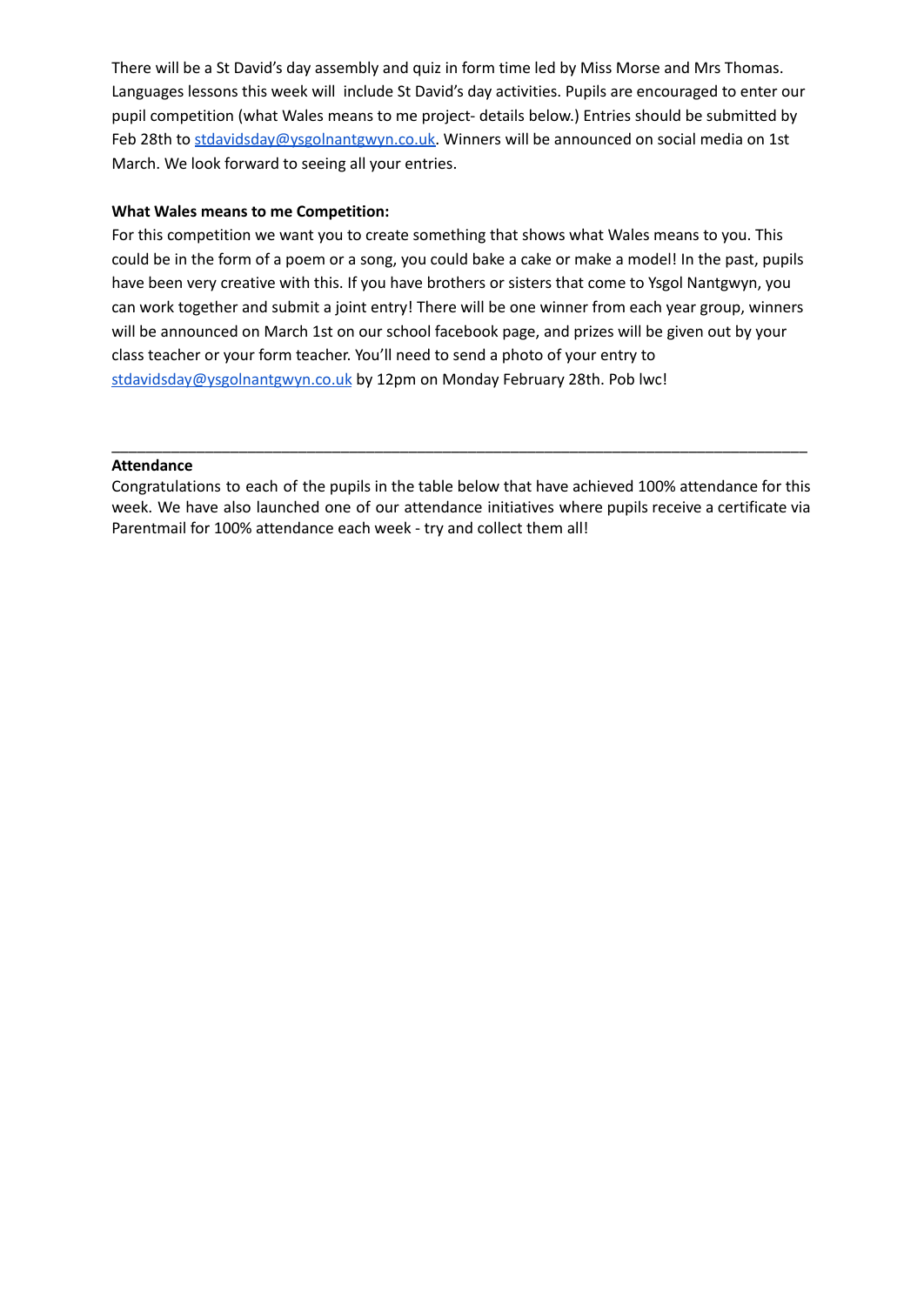| Year 9          |              |               | Year 10           |                | Year 11       |                |
|-----------------|--------------|---------------|-------------------|----------------|---------------|----------------|
| <b>Brooke</b>   | Gethyn       | Rhys          | Zac               | Aysha          | <b>Teigan</b> | Tiegan         |
| Levi            | Heidi        | leuan         | Ffion             | Cora           | Spencer Chloe |                |
| <b>Dylan</b>    | Carwyn       | <b>Scott</b>  | William           | Oshia          | Alfie         | Connor         |
| <b>Dylan</b>    | Eli          | Tiana         | Charlie           | Sam            | Aidan         | loan           |
| Kaydee          | Lily-Grace   | <b>Alexis</b> | Rocco             | <b>Elliott</b> | Carys         | Crystal        |
| Morgan          | Caleb        | Cai           | Deejay            | Mackenzie      | <b>Dylan</b>  | <b>Nichole</b> |
| Lexie           | Jack         | Jasmine       | lestyn            | Jazmine        | Grace         | Madison        |
| Ethan           | Grace        | <b>Kavel</b>  | Darcy             | Zak            | Mason         | Mali           |
| Talia           | Cayleb-Jay   | Miya          | Evan              | Ewan           | Nia           | Megan          |
| Libby           | Ewan         |               | Alfie             | Paighton       | <b>Riley</b>  | Millie         |
| Casey           | Cameron      |               | Charlie           | Zara           | Skye          | Tejay          |
| <b>Darcey</b>   | Connie       |               | Emily             | Oliver         | Cori          | Zack           |
| Robert          | Alex         |               | Honey             | <b>Ellis</b>   | <b>Riley</b>  | Evan           |
| Jay             | Jack         |               | William           | Tomas          | Jac           | Leah           |
| Laila           | Sophie       |               | Aliyah            | Kaci           | Jenson        | Caitie         |
| Rebecca         | Fraser       |               | Joseph            | Jared          | Rory          | Owen           |
| Shakyla         | Logan        |               | <b>Ellie</b>      | Evan           | <b>Ellis</b>  | Megan          |
| Aaron           | Alfie        |               | Thomas            | Mason          | James         | Aaron          |
| Stephan         | <b>Tyler</b> |               | <b>Daisy</b>      | Olivia         | Daniel        | Keira          |
| Alicia          | Keira        |               | Jaydee            | Harley         | Harley        | Callum         |
| <b>Darcy</b>    | Cai          |               | Emily             | Kayla          | Jack          | Leo            |
| Grace           | Chelsea      |               | Gabrielle   Mason |                | Tia           | Logan          |
| Zak             | Rihanna      |               | Benjamin Bailey   |                | Leroy         | Keean          |
| Layla           | Gage         |               | <b>Brandon</b>    | Olivia         | Jamie         | Logan          |
| Rubie           | Gethin       |               | Cole              | Aniera         | Taya          | Evelyn         |
| Macey           | Leo          |               | Morgan            | Alfie          | Aimee         | Shelby         |
| <b>Ryleigh</b>  | Annalise     |               | Tayla             | Regan          | Mia           |                |
| Kaleb           | Lily         |               | Ellie-May Skye    |                | Lucy          |                |
| Alex            | Josh         |               | <b>Kieran</b>     | Lewis          | Kyle          |                |
| Maddison Laci   |              |               | <b>Dylan</b>      | Katie          | leuan         |                |
| Mollie          | Mckenzie     |               | Courtney          |                | Demi          |                |
| Ryan            | Lily-Mae     |               | Isabel            |                | leuan         |                |
| Tamzin          | Demi         |               | <b>Tilly</b>      |                | Isabelle      |                |
| <b>Isabelle</b> | Luco         |               | Keira             |                | Morgan        |                |
| Sydney          | Ella         |               | Grace             |                | Cerys         |                |

At the end of the half term, all pupils that have 100% attendance for the half term are invited to our attendance celebration! Please keep up the fantastic efforts and attendance. Attendance at school is crucial for academic success!